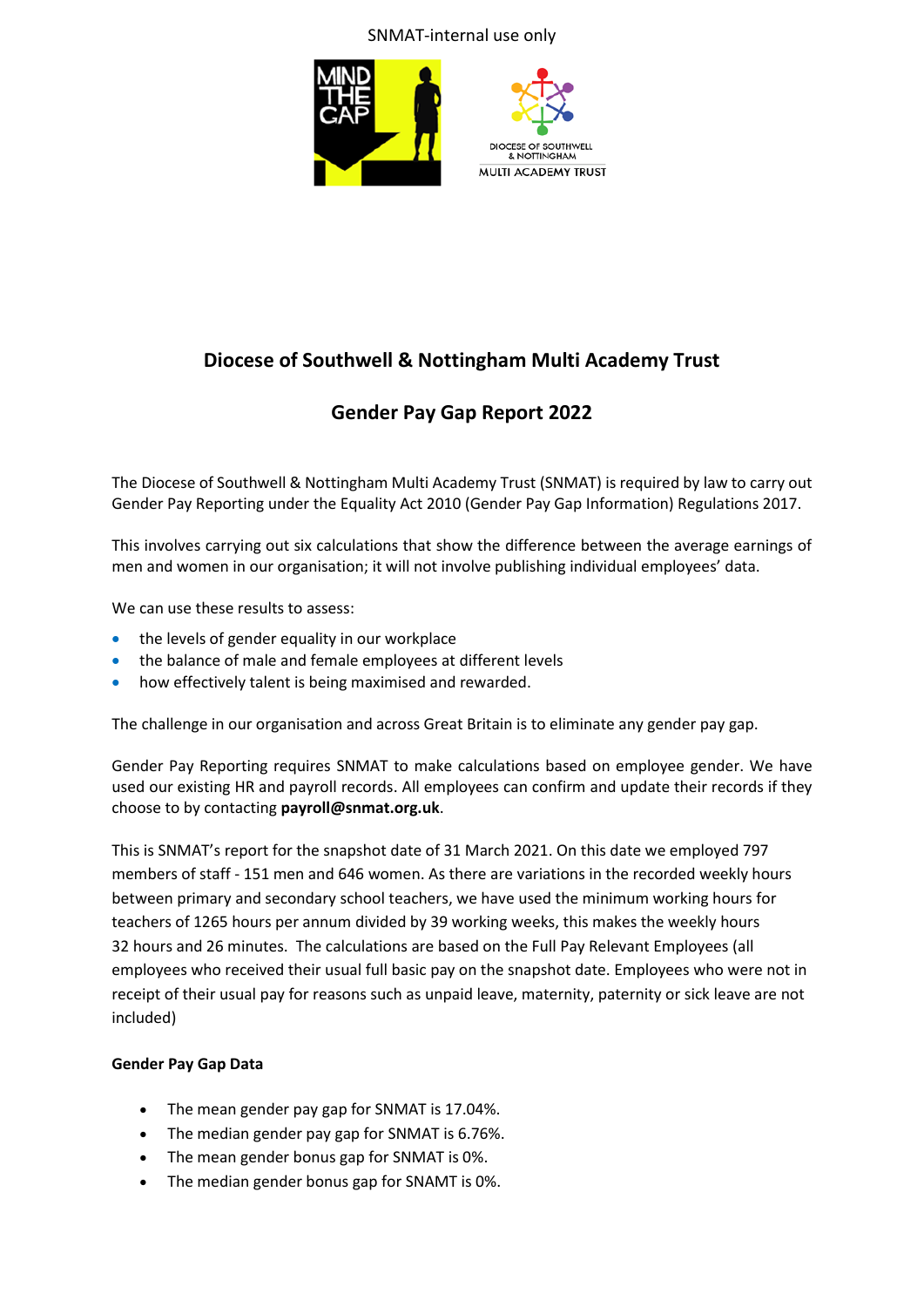- The proportion of male to female employees receiving a bonus is 0% as we do not operate a bonus scheme.
- Within SNMAT, women earn 93.24p for every £1 that men earn when comparing the median hourly wages.

### **Pay Quartiles by Gender**



The above charts illustrate the gender distribution at SNMAT across four equally sized quartiles each containing around 194 employees. Overall we employ more women than men across all pay quartiles and have more women than men in our senior roles.

#### **What are the underlying causes of SNMAT's gender pay gap?**

Under the law, men and women must receive equal pay for:

- the same or broadly similar work;
- work rated as equivalent under a job evaluation scheme; or
- work of equal value.

SNMAT is committed to the principle of equal opportunities and equal treatment for all employees, regardless of sex, race, religion or belief, age, marriage or civil partnership, pregnancy/maternity, sexual orientation, gender reassignment or disability.

We have a clear policy of paying employees equally for the same or equivalent work, regardless of their sex (or any other characteristic set out above). All posts are evaluated according to the role and graded accordingly. Teachers pay is graded in line with the School Teachers Pay & Conditions Document which recommends that Head teacher pay is based on the size of the school.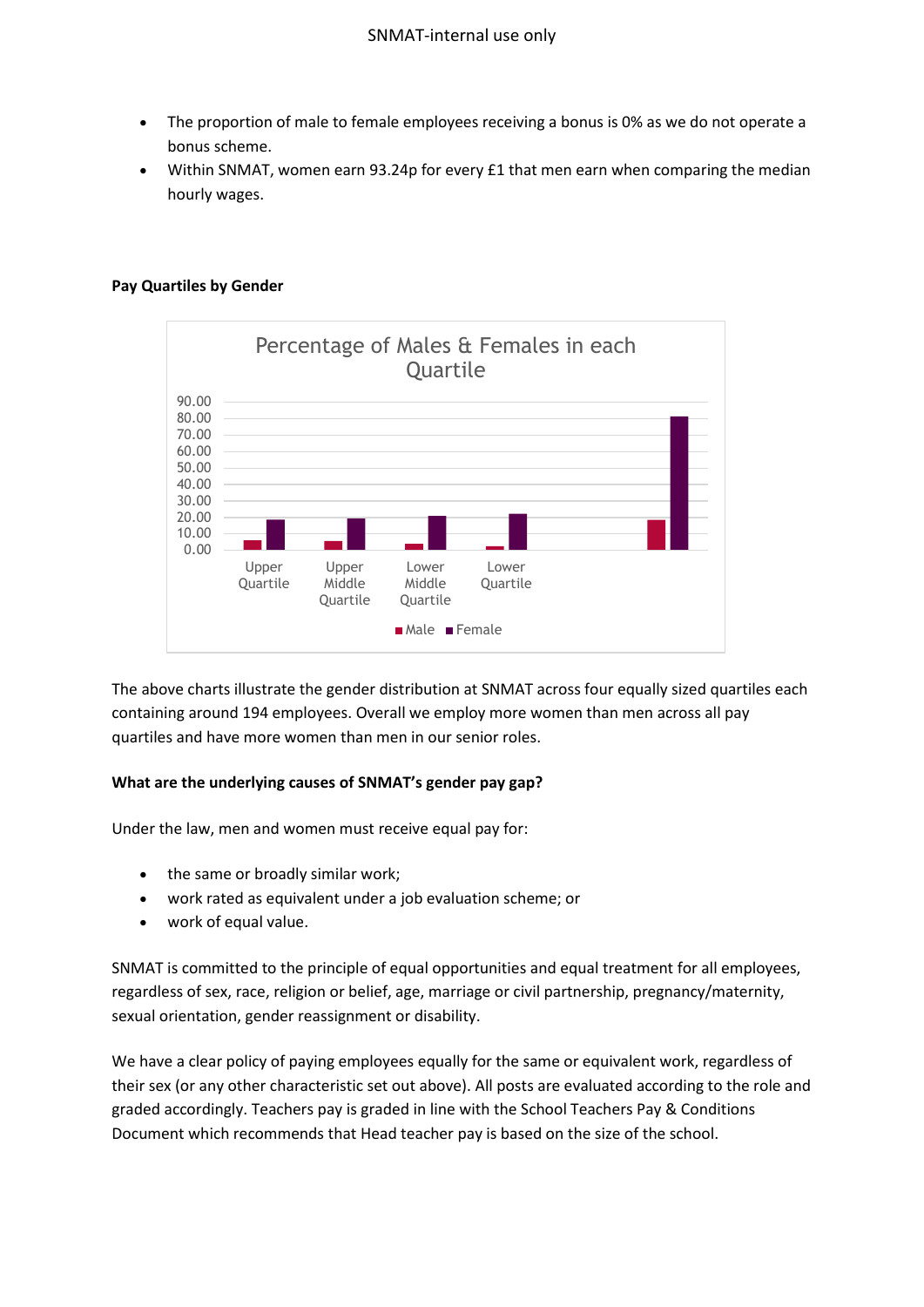SNMAT is therefore confident that its gender pay gap does not stem from paying men and women differently for the same or equivalent work. We employee more women than men, with some schools having an all-female workforce, and across the MAT there are more female Headteachers than male.

The main reason for our gender pay gap, is the higher proportion of women in part-time roles within schools, currently 54.08% of the workforce are part-time female employees. Women are more likely than men to have had breaks from work that have affected their career progression, for example to bring up children. They are more likely to work part-time or put their career on hold while they are raising children. As a result, more men move from middle management into senior management. Men are more likely to have worked in a senior role e.g. headship for longer, so will have progressed up the pay spine. We also employ a higher number of women than men in lower paid roles as these are invariably part-time and this also has an impact on the mean average pay.

| <b>Number of full-time teachers</b>                  |        | <b>Number of part-time teachers</b>            |                                |
|------------------------------------------------------|--------|------------------------------------------------|--------------------------------|
| Men                                                  | Women  | Men                                            | Women                          |
| 91                                                   | 161    | 3                                              | 75                             |
| Full-time teachers as percentage of the<br>workforce |        | Part-time teachers as a<br>workforce           | percentage<br>the<br><b>of</b> |
| Men                                                  | Women  | Men                                            | Women                          |
| 11.42%                                               | 20.20% | 0.38%                                          | 9.41%                          |
| <b>Number of full-time support staff</b>             |        | Number of part-time support staff              |                                |
|                                                      |        |                                                |                                |
| Men                                                  | Women  | Men                                            | Women                          |
| 26                                                   | 54     | 31                                             | 356                            |
| Full-time support staff as a percentage of the       |        | Part-time support staff as a percentage of the |                                |
| work force                                           |        | work force                                     |                                |
| Men                                                  | Women  | Men                                            | Women                          |
| 3.26%                                                | 6.77%  | 3.89%                                          | 44.67%                         |
|                                                      |        |                                                |                                |
| <b>Total number of</b>                               |        | 797                                            |                                |
| full-pay relevant employees                          |        |                                                |                                |

The figures relating to full and part time employees are illustrated below (based on the Full Pay Relevant Employees).

#### **How are we addressing the gender pay gap?**

The SNMAT will continue to ensure it evaluates posts according to role and has a transparent pay policy.

Within primary education we are looking to encourage more males into our schools. However, we are mindful that we need to develop strategies to support women who wish to progress from middle leadership into senior leadership. This is an issue that affects other education organisations and is not unique to the SNMAT. The National College for School Leadership is running NPQH courses for women only as an initiative to address this issue.